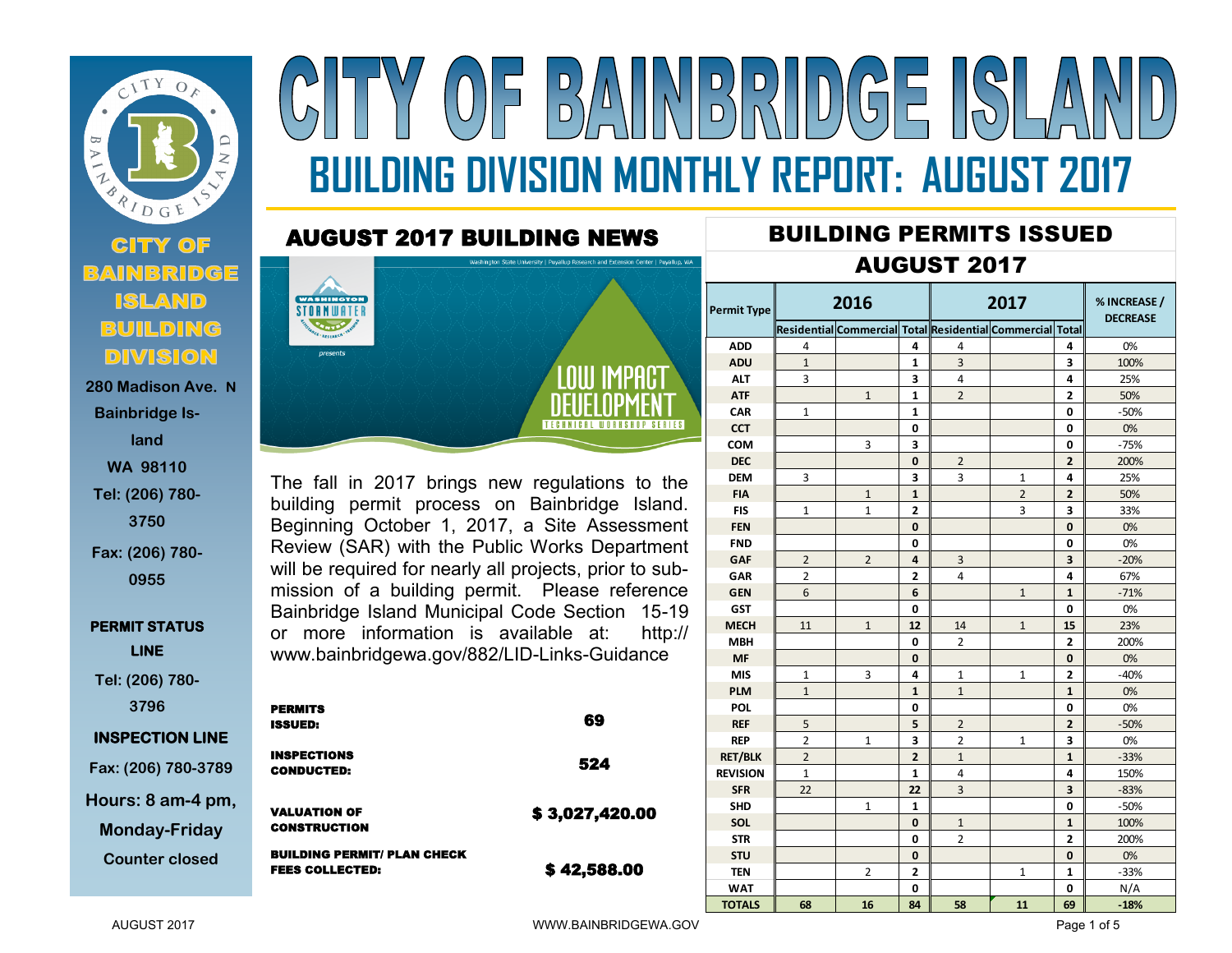## **Permits Issued**

| <b>Permit Type</b>                               | <b>Permit Number</b> | Applicant                                               | <b>Project Description</b>                                                                                                                                                                                | <b>Project Address</b>                         | Date Issued | Valuation    |
|--------------------------------------------------|----------------------|---------------------------------------------------------|-----------------------------------------------------------------------------------------------------------------------------------------------------------------------------------------------------------|------------------------------------------------|-------------|--------------|
| <b>Commercial Demolition</b>                     | <b>BLD22605</b>      | R & J CONSTRUCTION SRVCS<br><b>INC</b>                  | Demo interior commercial space                                                                                                                                                                            | 931 Hildebrand Ln<br><b>NE</b>                 | 08/25/2017  |              |
| <b>Commercial Demolition Total: 1</b>            |                      |                                                         |                                                                                                                                                                                                           |                                                |             | \$0.00       |
| <b>Commercial Fire Alarm System</b>              | <b>BLD22302FIA</b>   | <b>MADISON SQUARE LLC</b>                               | Update Fire Alarm System                                                                                                                                                                                  | 945 Hildebrand Ln<br><b>NE</b>                 | 08/11/2017  | \$6,000.00   |
| <b>Commercial Fire Alarm System</b>              | <b>BLD22504</b>      | WOODWARD MIDDLE SCHOOL                                  | Replace existing Fire Alarm System at Woodward<br>Middle School                                                                                                                                           | 9100 Sportsman Club 08/17/2017<br>Rd NE        |             | \$35,000.00  |
| <b>Commercial Fire Alarm System Total: 2</b>     |                      |                                                         |                                                                                                                                                                                                           |                                                |             | \$41,000.00  |
| Commercial Fire Sprinkler System                 | <b>BLD22438</b>      | <b>MAKH PROPERTIES LLC</b>                              | Add and plub Fire Sprinkler Heads for Tenant<br>Improvement.                                                                                                                                              | 8040 NE DAY RD W 08/10/2017                    |             | \$8,500.00   |
| Commercial Fire Sprinkler System                 | <b>BLD21053FIS</b>   | <b>VWA-BAINBRIDGE ISLAND LLC</b>                        | New Fire Sprinkler System for Virginia Mason                                                                                                                                                              | 1344<br>WINTERGREEN LN 08/16/2017<br><b>NE</b> |             | \$125,000.00 |
| Commercial Fire Sprinkler System                 | <b>BLD22442</b>      | <b>MADISON SQUARE LLC</b>                               | Add, Relocate & Plug Fire Sprinkler Heads.                                                                                                                                                                | 945 Hildebrand Ln<br><b>NE</b>                 | 08/18/2017  | \$12,825.00  |
| Commercial Fire Sprinkler System 3<br>Total:     |                      |                                                         |                                                                                                                                                                                                           |                                                |             | \$146,325.00 |
| <b>Commercial Generator</b>                      | <b>BLD22041</b>      |                                                         | BAINBRIDGE ALLIANCE CHURCH Installing new 125kW diesel fueled back-up generator.                                                                                                                          | 9624 Sportsman Club 08/16/2017<br>Rd NE        |             |              |
| <b>Commercial Generator Total: 1</b>             |                      |                                                         |                                                                                                                                                                                                           |                                                |             | \$0.00       |
| <b>Commercial Mechanical</b>                     | BLD22611             | <b>BAINBRIDGE ISLAND CITY OF</b>                        | New Mini-Split Heat Pump in Server Room                                                                                                                                                                   | 280 MADISON AVE<br>N                           | 08/30/2017  |              |
| <b>Commercial Mechanical Total: 1</b>            |                      |                                                         |                                                                                                                                                                                                           |                                                |             | \$0.00       |
| <b>Commercial Miscellaneous</b>                  | <b>BLD22084</b>      | <b>BAINBRIDGE ISLAND CITY OF</b>                        | Dock renovation and expansion to include float<br>demolition, piling removal and construction and<br>installation of new floats and pilings. Utilities will also<br>be installed on the new float system. | 301 SHANNON DR<br><b>SE</b>                    | 08/31/2017  | \$650,947.92 |
| <b>Commercial Miscellaneous Total: 1</b>         |                      |                                                         |                                                                                                                                                                                                           |                                                |             | \$650,947.92 |
| <b>Commercial Repair</b>                         | BLD22497REP-B        | <b>BAINBRIDGE ISLAND CITY OF</b>                        | Repair Stairs, Railing and Decking at COBI O&M<br>SWWM Trailer.                                                                                                                                           | 7305 NE HIDDEN<br><b>COVE RD</b>               | 08/09/2017  | \$3,530.00   |
| <b>Commercial Repair Total: 1</b>                |                      |                                                         |                                                                                                                                                                                                           |                                                |             | \$3,530.00   |
| <b>Commercial Tenant Improvement</b>             | <b>BLD22501</b>      | DOCK ST BLDG CO LLC                                     | Adding 2 exterior doors and 2 exterior window on West 270 MADISON AVE<br>facing wall.                                                                                                                     | S                                              | 08/24/2017  | \$1,889.00   |
| <b>Commercial Tenant Improvement</b> 1<br>Total: |                      |                                                         |                                                                                                                                                                                                           |                                                |             | \$1,889.00   |
| <b>Residential Addition</b>                      | <b>BLD22426</b>      | LASHMET DAVID E & BRYN E                                | 444sqft addition to NE corner of existing SFR.<br>265.4sqft dining room on main floor, 178.6sqft office on 9764 NE Pine St<br>lower level.                                                                |                                                | 08/03/2017  | \$70,524.96  |
| <b>Residential Addition</b>                      | <b>BLD22329</b>      | PFEIL JEFFREY W & DEANE S                               | Construct a 30' X 14' addition to existing bedroom<br>residence and extend exterior deck 4'.                                                                                                              | 12898 SUNRISE DR<br><b>NE</b>                  | 08/07/2017  | \$139,089.30 |
| <b>Residential Addition</b>                      | BLD21983REV-1        | SULLIVAN, ED                                            | REVISION - Changed roof lines in<br>Living/Dinning/Kitchen rooms; Changed Storage room<br>to Bedroom; Changed Elevations; change room layouts NE<br>upstairs; change garage roof.                         | 602 CHERRY AVE                                 | 08/15/2017  |              |
| <b>Residential Addition</b>                      | BLD22143             | <b>BORDA MATTHEW M &amp;</b><br>SEABORNE BORDA LAURIE V | 675sqft addition to a remodel of single story SFR to<br>create 2,769sqft, 3 bedrooms, 2 bathrooms                                                                                                         | 8681 Battle Point Dr<br><b>NE</b>              | 08/28/2017  | \$118.152.25 |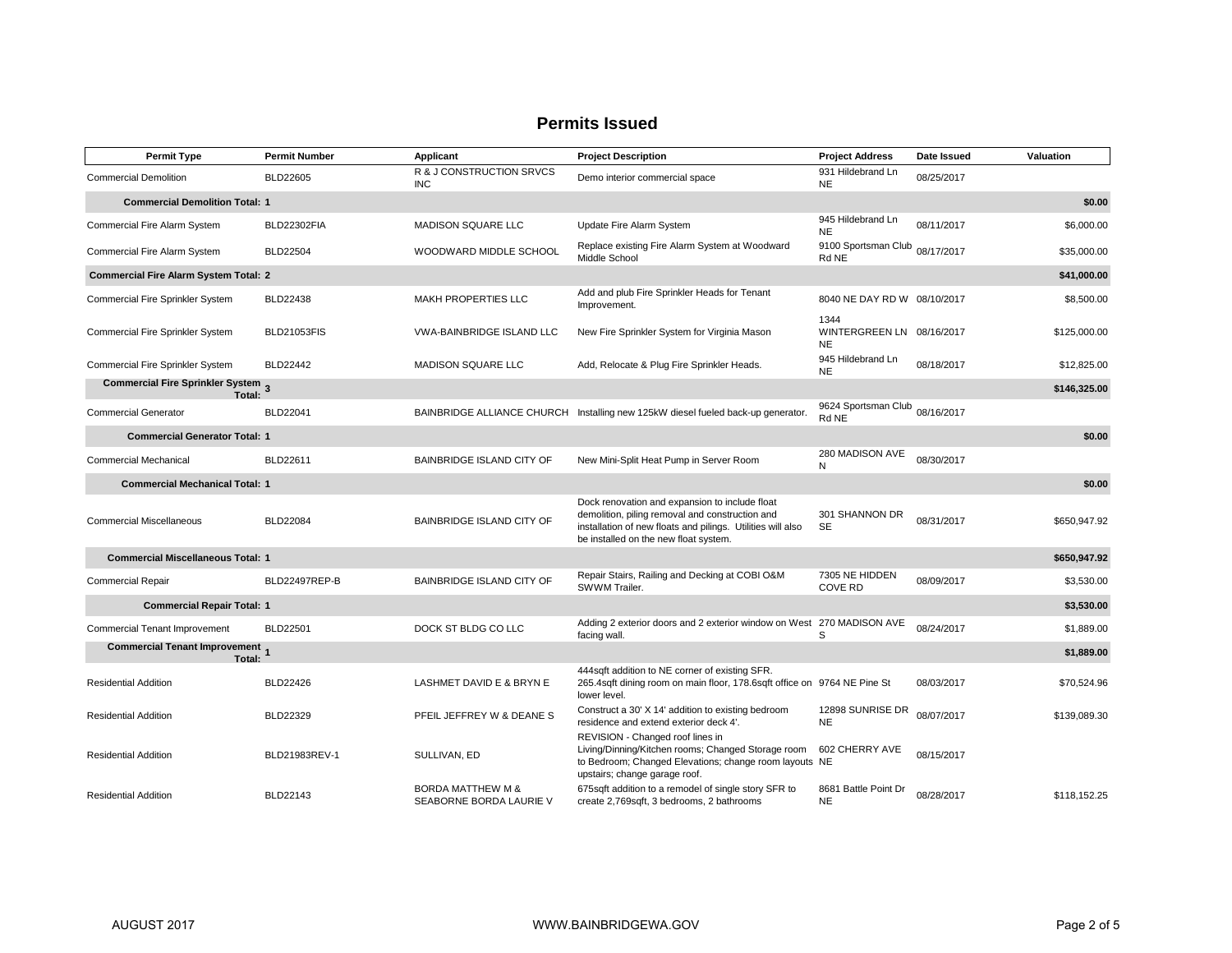| \$327,766.51<br><b>Residential Addition Total: 4</b>   |                    |                                                           |                                                                                                                                                                                                              |                                    |            |              |  |
|--------------------------------------------------------|--------------------|-----------------------------------------------------------|--------------------------------------------------------------------------------------------------------------------------------------------------------------------------------------------------------------|------------------------------------|------------|--------------|--|
| Residential Accessory Dwelling Unit                    | <b>BLD22255</b>    | OLSEN REX T & ELIZABETH E<br><b>TRUSTEES</b>              | Convert existing habitalbe basement space to ADU!                                                                                                                                                            | 649 Al Dorsey Ln NW 08/07/2017     |            | \$130,248.80 |  |
| <b>Residential Accessory Dwelling Unit</b>             | BLD21606           | MILLERD GREGORY & JANET<br><b>ROWLEY</b>                  | New construction ADU, 322sqft.                                                                                                                                                                               | 1533 WHITED PL<br><b>NW</b>        | 08/23/2017 | \$15,000.00  |  |
| Residential Accessory Dwelling Unit                    | BLD22403ADU        |                                                           | CARLETON JAMES & JANICE A & Install new Manufacruted Home for ADU.                                                                                                                                           | 8681 Sportsman Club<br>Rd NE       | 08/24/2017 |              |  |
| <b>Residential Accessory Dwelling Unit 3</b><br>Total: |                    |                                                           |                                                                                                                                                                                                              |                                    |            | \$145,248.80 |  |
| <b>Residential Alteration</b>                          | <b>BLD22529</b>    | SAUNDERS MALCOLM                                          | Remodeling 600sq. ft. of basement                                                                                                                                                                            | 1416 Elizabeth Pl<br><b>NW</b>     | 08/09/2017 | \$25,000.00  |  |
| <b>Residential Alteration</b>                          | <b>BLD22480</b>    | BRAMAN PETER G & JULIEANN M                               | Enclose a portion of existing covered porch to create<br>new powder room and enlarge entry, infill upper landing<br>over entry to create bigger sitting area. No new<br>Impervious or increase in footprint. | 9515 NE SOUTH<br><b>BEACH DR</b>   | 08/14/2017 | \$25,000.00  |  |
| <b>Residential Alteration</b>                          | BLD22549           | HAYSLER KENNETH L &<br>ROBINETTE TERESA                   | Interior alteration/remodel to existing residence. Adding 15630 POINT<br>NEW Elevator!                                                                                                                       | MONROE DR NE                       | 08/17/2017 | \$125,000.00 |  |
| <b>Residential Alteration</b>                          | <b>BLD22551</b>    | TREYVE JOSHUA E & DALIAH E                                | INTERIOR - Remodel Master bath room and powder<br>room.                                                                                                                                                      | 11025 NE<br><b>BROWNELL LN</b>     | 08/25/2017 | \$40,000.00  |  |
| <b>Residential Alteration Total: 4</b>                 |                    |                                                           |                                                                                                                                                                                                              |                                    |            | \$215,000.00 |  |
| <b>Residential After The Fact</b>                      | <b>BLD22579</b>    | <b>COLLINS SEAN M &amp; KRISTIN E</b>                     | Residing and replace windows.                                                                                                                                                                                | 5950 BATTLE POINT<br>DR NE         | 08/18/2017 | \$9,000.00   |  |
| <b>Residential After The Fact</b>                      | <b>BLD22578</b>    | <b>COLLINS SEAN M &amp; KRISTIN E</b>                     | Demo interior down to studs.                                                                                                                                                                                 | 5950 BATTLE POINT<br>DR NE         | 08/22/2017 | \$1,750.00   |  |
| <b>Residential After The Fact Total: 2</b>             |                    |                                                           |                                                                                                                                                                                                              |                                    |            | \$10,750.00  |  |
| <b>Residential Bulkhead</b>                            | BLD21577R-BLK      | HOGGER MARTIN & ELIZABETH                                 | Repair existing bulkhead                                                                                                                                                                                     | 3184 POINT WHITE<br>DR NE          | 08/25/2017 | \$2,000.00   |  |
| <b>Residential Bulkhead Total: 1</b>                   |                    |                                                           |                                                                                                                                                                                                              |                                    |            | \$2,000.00   |  |
| <b>Residential Deck</b>                                | <b>BLD22296DEC</b> | PHILLIPS ALLEN                                            | Replace existing 160 sq. ft. deck using same<br>foundation.                                                                                                                                                  | 6655 NE Bayview<br>Blvd            | 08/15/2017 | \$10,068.80  |  |
| <b>Residential Deck</b>                                | BLD22502           | LOWELL MATTHEW A & MATEJAK<br>AMANDA C                    | demo 72 sq ft deck, new 355 deck                                                                                                                                                                             | 9625 NE NORTH<br><b>TOWN LOOP</b>  | 08/16/2017 | \$22,340.15  |  |
| <b>Residential Deck Total: 2</b>                       |                    |                                                           |                                                                                                                                                                                                              |                                    |            | \$32,408.95  |  |
| <b>Residential Demolition</b>                          | <b>BLD20902DEM</b> | HUME, BARBARA & KELLY                                     | Removal of existing 40+ year old cabin of approx 240<br>sq. ft. on pilings plus remaining 140 sq. ft. of wooden<br>deck & steps.                                                                             | 11611 Battle Point Dr<br><b>NE</b> | 08/02/2017 |              |  |
| <b>Residential Demolition</b>                          | BLD22270 DEMO      | PENCE CHRISTOPHER C                                       | Demolition of existing residence to prep for new<br>construction 2 bedroom SFR not in same footprint. SEE<br>BLD22270 and PLN13292 SSDE                                                                      | 10941 NE Seaborn<br>Rd             | 08/04/2017 |              |  |
| <b>Residential Demolition</b>                          | <b>BLD22580</b>    | MACKEY JAMES E & BONNIE KW Demo existing house and garage |                                                                                                                                                                                                              | 10894 NE Country<br>Club Rd        | 08/29/2017 |              |  |
| \$0.00<br><b>Residential Demolition Total: 3</b>       |                    |                                                           |                                                                                                                                                                                                              |                                    |            |              |  |
| Residential Grading and Fill                           | <b>BLD22338</b>    | <b>OCKULY THOMAS J</b>                                    | Clear building area and install septic system for<br>construction of new SFR.                                                                                                                                | 3024 YANKEE GIRL<br><b>CIR NE</b>  | 08/01/2017 |              |  |
| Residential Grading and Fill                           | BLD21360R-GAF      | PARADIS NICHOLAS B &<br>HEATHER L STUART MOORE            | Grading for new SFR and ADU                                                                                                                                                                                  | 9760 OLYMPUS<br><b>BEACH RD NE</b> | 08/23/2017 |              |  |
| Residential Grading and Fill                           | <b>BLD22437</b>    | <b>SCHMIDT ERIC &amp; DENISE</b>                          | Grade & Fill of approx. 60 cy to "Clear and build 12"<br>wide grave drive."                                                                                                                                  | 6900 NE Dolphin Dr                 | 08/30/2017 |              |  |
| \$0.00<br><b>Residential Grading and Fill Total: 3</b> |                    |                                                           |                                                                                                                                                                                                              |                                    |            |              |  |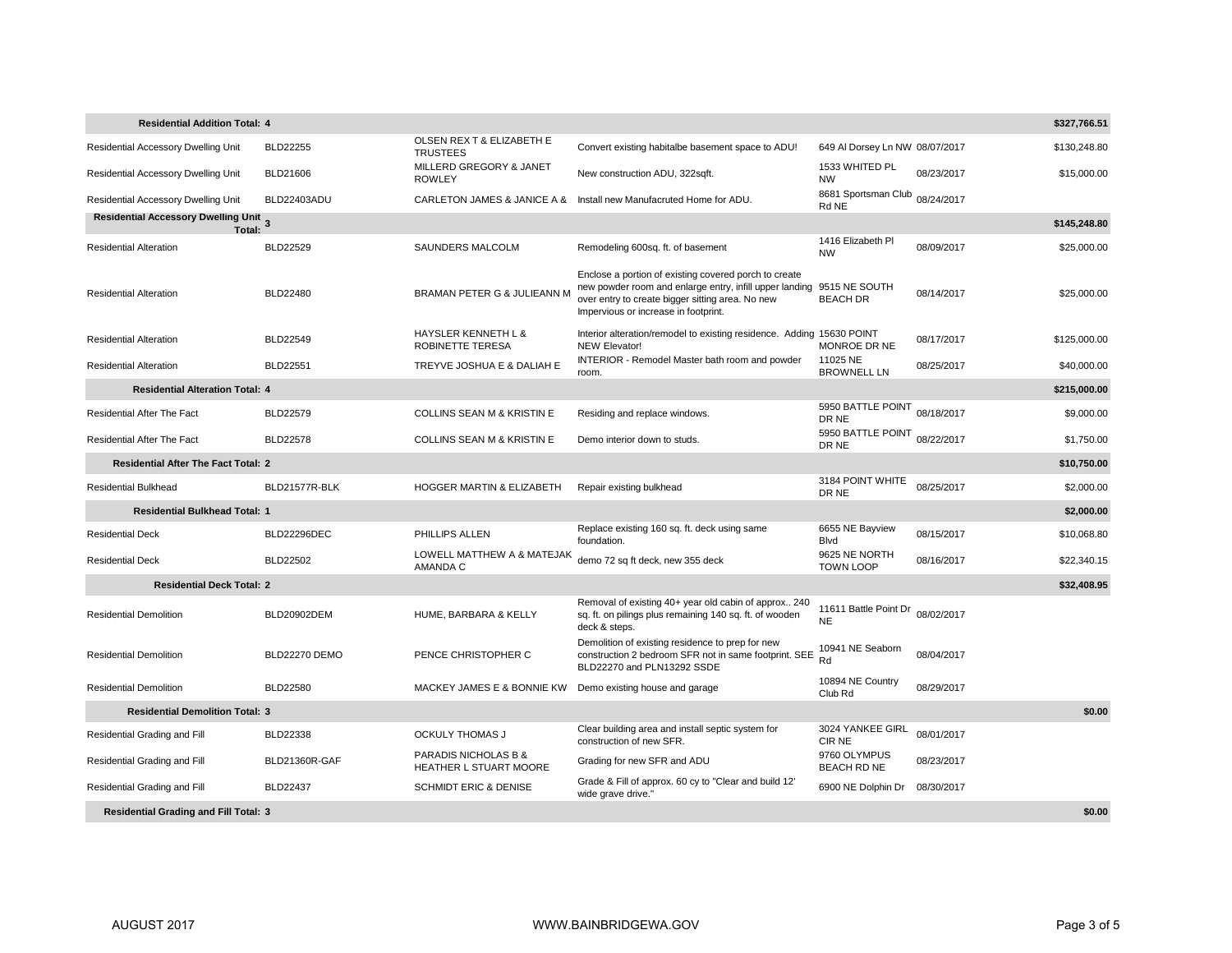| <b>Residential Garage</b>                                | BLD22363             | DOHERTY NEIL & CLARKE<br><b>CAROLINE</b>                 | Building new 672 sq. ft. Detached Garage with approx<br>154 sq. ft. of storage above. Paving existing Driveway! | 234 Parfitt Way SW                         | 08/01/2017 | \$62,552.42  |
|----------------------------------------------------------|----------------------|----------------------------------------------------------|-----------------------------------------------------------------------------------------------------------------|--------------------------------------------|------------|--------------|
| <b>Residential Garage</b>                                | <b>BLD22366</b>      | SCHROETER JOHN A & JOLENE<br>G                           | Building a new detached 796 sq. ft. garage with 576 sq. 8176 NE Paulanna<br>ft. of non-heated storage above.    | Ln                                         | 08/04/2017 | \$86,339.96  |
| <b>Residential Garage</b>                                | <b>BLD22385</b>      | HALL COLIN M & SARAH M                                   | Building new Detached garage with 2nd story office.<br>Also Breezeway to SFR                                    | 13535 ELLINGSEN<br>RD NE                   | 08/08/2017 | \$114,233.34 |
| <b>Residential Garage</b>                                | <b>BLD22517</b>      | <b>GAPHNI ROBIN</b>                                      | New 240 square foot shop                                                                                        | 7093 NE BAY HILL<br><b>RD</b>              | 08/25/2017 | \$15,103.20  |
| <b>Residential Garage Total: 4</b>                       |                      |                                                          |                                                                                                                 |                                            |            | \$278,228.92 |
| Residential Mobile Home                                  | BLD22278MBH          | PERMITS TO GO                                            | Install NEW Manufactured home where 1984 Mobile<br>Home was located.                                            | 9645 MANDUS<br>OLSON RD NE                 | 08/15/2017 |              |
| <b>Residential Mobile Home</b>                           | BLD22403             |                                                          | CARLETON JAMES & JANICE A & Install new Manufacruted Home for SFR.                                              | 8681 Sportsman Club<br>Rd NE               | 08/24/2017 |              |
| <b>Residential Mobile Home Total: 2</b>                  |                      |                                                          |                                                                                                                 |                                            |            | \$0.00       |
| Residential Mechanical                                   | <b>BLD22557</b>      | ERICKSON REID C & ERIN A                                 | Remove & Replace existing Hot Water Heater.                                                                     | 11129 FOREST LN<br><b>NE</b>               | 08/08/2017 |              |
| <b>Residential Mechanical</b>                            | <b>BLD22562</b>      | <b>HOPPER SARAH &amp; JAMES R</b>                        | Relocate/Replace existing 250 Gal LP Tank and new<br>LP Ext. line.                                              | 4310 Birkland Rd NE 08/10/2017             |            |              |
| Residential Mechanical                                   | <b>BLD22568</b>      | GILMORE JAMES D & KATHLEEN<br><b>M TRUSTEES</b>          | Installing new ductless heat pump                                                                               | 641 Madison Ave N                          | 08/15/2017 |              |
| Residential Mechanical                                   | <b>BLD22569</b>      | DROBNY GARY P & RILEY<br>ELIZABETH A                     | Replace existing Heat Pump                                                                                      | 7725 NE Yeomalt<br>Point Dr                | 08/15/2017 |              |
| Residential Mechanical                                   | <b>BLD22570</b>      | SHUTT JASON A & MCSWEENEY<br>SHUTT MAIREAD F             | Installing new Ductless Heat Pump.                                                                              | 7010 NE Dolphin Dr                         | 08/15/2017 |              |
| Residential Mechanical                                   | BLD22571             | <b>STEVENS BRUCE</b>                                     | Remove and Replace existing Electric Furance.                                                                   | 8458 NE<br><b>MEADOWMEER DR</b>            | 08/15/2017 |              |
| Residential Mechanical                                   | <b>BLD22572</b>      | PRICE MITCHELL MARILYN REV<br><b>TRUST</b>               | Remove and Replace existing LP Fireplace.                                                                       | 546 WOOD AVE<br>SW, UNIT 3K                | 08/15/2017 |              |
| Residential Mechanical                                   | <b>BLD22575</b>      | JOURET ROBERT S & GEORGIA                                | Remove and replace LP Fireplace.                                                                                | 546 WOOD AVE,<br>UNIT 1A                   | 08/17/2017 |              |
| Residential Mechanical                                   | <b>BLD22595</b>      | <b>GALLAGHER PATRCIK J &amp;</b><br><b>OLYMAR E</b>      | Replace Water Heater                                                                                            | 1921 NE WILLOW<br>AVE                      | 08/24/2017 |              |
| Residential Mechanical                                   | <b>BLD22596</b>      | <b>MOYER DIANA M</b>                                     | Replace water                                                                                                   | 10455 NE Wiggins<br>Rd                     | 08/24/2017 |              |
| <b>Residential Mechanical</b>                            | <b>BLD22597</b>      | <b>HORMANN MARK DANIEL &amp;</b><br><b>KRISTEN LEIGH</b> | Replace Water Heater                                                                                            | 12180 Sunrise Dr NE 08/24/2017             |            |              |
| <b>Residential Mechanical</b>                            | <b>BLD22601</b>      | SMELLOW CHRISTINE E                                      | Installation of new ductless mini-split                                                                         | 12240 KENNETH PL 08/25/2017<br><b>NE</b>   |            |              |
| Residential Mechanical                                   | BLD22602             | HARDING JOHN WALLACE JR &<br>PHYLLIS ENSIGN              | New heat pump and replacing furnace                                                                             | 14914 Sunrise Dr NE 08/25/2017             |            |              |
| <b>Residential Mechanical</b>                            | <b>BLD22607</b>      | SUN DAY COVE ASSOC PHASE I New ducted heat pump          |                                                                                                                 | 591 WINSLOW WAY 08/28/2017<br>W            |            |              |
| <b>Residential Mechanical Total: 14</b>                  |                      |                                                          |                                                                                                                 |                                            |            | \$0.00       |
| Residential Miscellaneous                                | <b>BLD21030MIS-B</b> | EAGLE HARBOR MARINA                                      | Replace existing marina, dock/float H and Public<br>section of A.                                               | 5834 WARD AVE NE 08/23/2017                |            | \$39,500.00  |
| <b>Residential Miscellaneous Total: 1</b><br>\$39,500.00 |                      |                                                          |                                                                                                                 |                                            |            |              |
| <b>Residential Plumbing</b>                              | <b>BLD22608</b>      | <b>CROMRICH CHRISTOPHER &amp;</b><br><b>KYLIE</b>        | Replace existing sink and dishwasher                                                                            | 14507<br><b>CHESAPEAKE PL</b><br><b>NE</b> | 08/29/2017 |              |
| <b>Residential Plumbing Total: 1</b>                     |                      |                                                          |                                                                                                                 |                                            |            | \$0.00       |